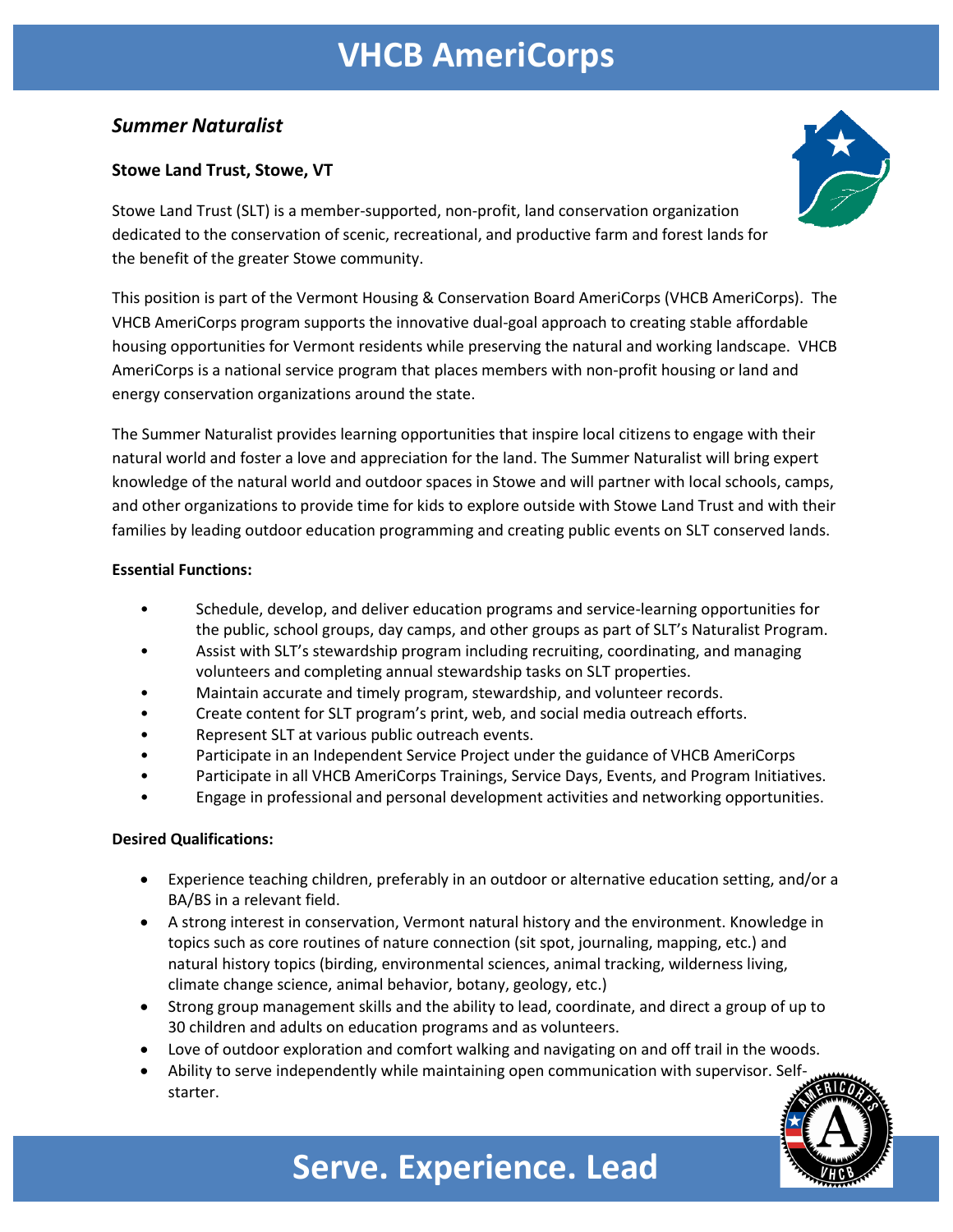### **VHCB AmeriCorps**

- Excellent people skills. Be outgoing and tactful. Have a positive and collaborative attitude.
- Attention to detail and excellent organization and time management skills.

#### **Minimum Qualifications:**

- Be US citizen or have permanent resident status;
- Be at least 18 years of age upon entering the Pre-Service Orientation or 17 years of age with verified parental permission;
- Be a high school graduate, have a GED certificate, or be willing to work towards a GED as part of the service-term. A member cannot have dropped out of high school to join AmeriCorps.
- Has not been convicted of murder or sexual assault and is willing to undergo an National Service Criminal History Check;
- Be committed to the VHCB AmeriCorps program's ethic of service, appreciation of diversity, and personal and professional development of its participants;
- Have the ability and enthusiasm to drive to, attend, and participate in all required trainings and events, and be prepared to drive up to 2-3 hours each way.
- Available to regularly serve 40 hours per week

#### **Additional Information:**

This position involves both field and office service. A valid drivers license and car are required. Some weekend and evening service is required, particularly during summer months.

Position begins March 21, 2022 and ends September 16, 2022.

This is a half time position and requires 915 hours for an average of 40 hours per week for 26 weeks. Member will receive a living allowance of \$10,800 (pre-tax), and an education award of \$3,172.50 (pretax) upon successful completion of service. Other benefits include health insurance, federal school loan forbearance, and various training and networking opportunities.

**To Apply**: https://vhcb.org/our-programs/vhcb-americorps/positions

For questions about this position or to send additional materials:

Barry Matthews, barry@stowelandtrust.org, 802-253-7221 Stowe Land Trust PO Box 284 Stowe, VT 05672

Application deadline: February 21, 2022

Additional information on AmeriCorps is available at *www.americorps.org.*



**Serve. Experience. Lead**